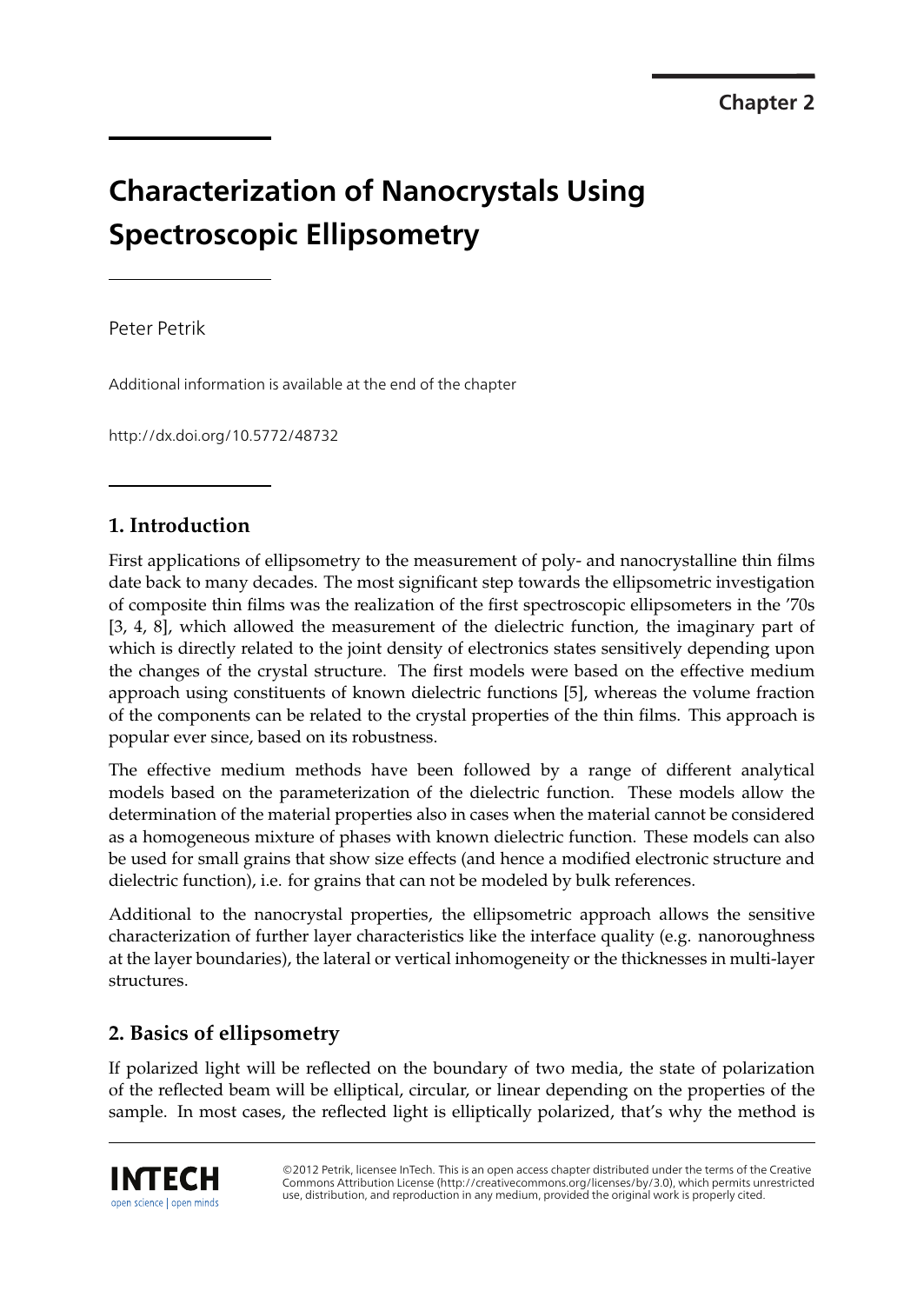#### 30 Nanocrystals – Synthesis, Characterization and Applications

called ellipsometry. Ellipsometry directly measures the change of polarization caused by the reflection, i.e. the complex reflectance ratio defined by

$$
\rho = \frac{\chi_r}{\chi_i} = \frac{r_p}{r_s} = \tan \Psi e^{i\Delta},\tag{1}
$$

where  $\chi_r = E_{r,p}/E_{r,s}$  and  $\chi_i = E_{i,p}/E_{i,s}$  (*r*: reflected, *i*: incident; *p*: parallel to the plane of incidence; *s*: perpendicular to the plane of incidence) are the states of polarization with  $E = E_0 e^{i(\omega t + \delta)} e^{-i\omega \frac{N}{c}x}$  describing the electromagnetic plane wave ( $\omega$ : angular frequency; t: time;  $\delta$ : phase; *N*: complex refractive index; *c*: speed of light; *x*: position),  $r_p$  and  $r_s$  are the reflection coefficients (the ratio of reflected and incident *E* values) of light polarized parallel and perpendicular to the plane of incidence, respectively, while  $\Psi$  and  $\Delta$  are the ellipsometric angles [15, 17]. The latter are the raw data of an ellipsometric measurement usually plotted as a function of wavelength, angle of incidence, or time.

The sample properties like the layer thickness or the refractive index are determined using optical models, in which one assumes a layer structure and the refractive index of each layer at each wavelength. Using such optical models, the  $\Psi$  and  $\Delta$  values can be calculated (for each wavelength and angle of incidence) and compared with the measured  $\Psi$  and  $\Delta$  spectra. Next, the parameters of the optical model (e.g. thickness, refractive index, or parameters of the dispersion) are fitted using optimization algorithms like the Levenberg-Marquardt method in order to minimize the difference between the measured and calculated  $\Psi$  and  $\Delta$  values.

#### **3. Measurable nanocrystal properties**

Ellipsometry can measure nanocrystals in a thin film form. The optical model consists of a substrate with usually known optical properties (e.g. single-crystalline silicon or glass) and one or more thin films containing the nanocrystals. The information needed to calculate the ellipsometric angles  $\Psi$  and  $\Delta$  (that in turn can be compared with the measured angles) are the angle of incidence, the thickness(es) of the layer(s) and the complex refractive indices of each medium. The square of the refractive index is the dielectric function, the imaginary part  $(\epsilon_2)$  of which is directly proportional to the joint density of electronic states of the measured crystalline or partly crystalline material. Compared to the typical sensitivities ( $< 10^{-3}$  in  $\epsilon$ ) the difference between the dielectric functions of the amorphous and single-crystalline phases are huge, as shown in Fig. 1. It is clearly seen that the dielectric functions are largely different depending on the crystallinity of silicon ranging from single-crystalline through nanocrystalline to amorphous. Note that the sensitivity is especially high around the critical point energies, which appear as peaks in  $\epsilon_2$ . For example, the difference of the three cases in  $\epsilon_2$  is larger than 10 at the critical point energy of 4.2 eV.

The key of measuring nanocrystals is to relate the dielectric function to nanocrystal properties. The technique that is most widely used for more than 30 years is the effective medium theory [5, 10]. In this theory it is assumed that the material is a mixture of phases large enough to retain their bulk-like properties, but smaller than the wavelength of the probing light, so that scattering can be avoided. In case of a mixture of two components with dielectric functions of  $\epsilon_a$  and  $\epsilon_b$  the effective dielectric function ( $\epsilon$ ) can be determined using effective medium theory, the most general form of which is the self-consistent Bruggeman effective medium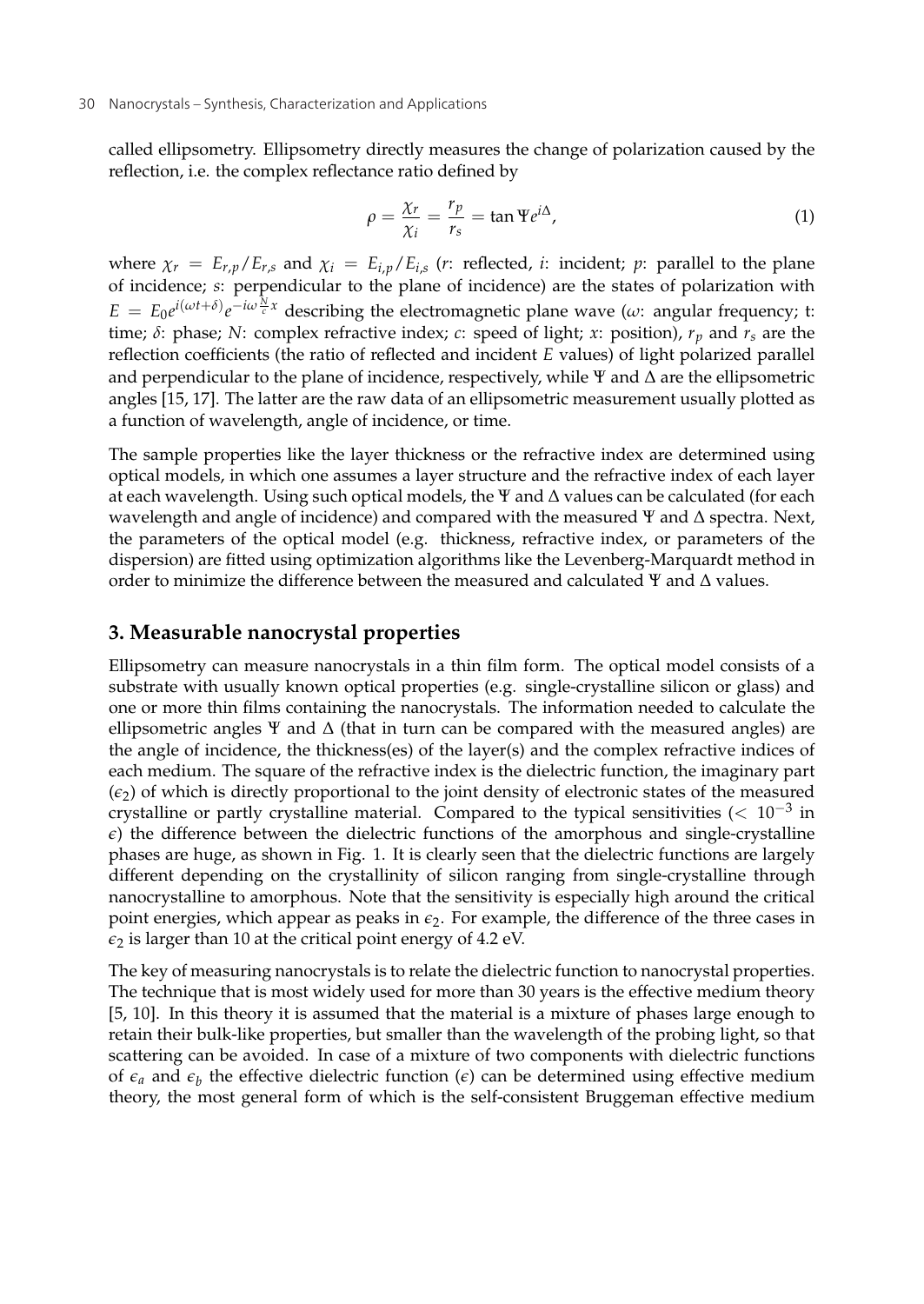

**Figure 1.** Real ( $\epsilon_1$ ) and imaginary ( $\epsilon_2$  parts of the dielectric function of single-crystalline (c-Si), amorphous (a-Si), and nanocrystalline (nc-Si) silicon.

approximation (B-EMA):

$$
0 = f_a \frac{\epsilon_a - \epsilon}{\epsilon_a + 2\epsilon} + f_b \frac{\epsilon_b - \epsilon}{\epsilon_b + 2\epsilon}.
$$
 (2)

The fit parameters of such models are the volume fractions  $f_a$  and  $f_b$  of components  $a$  and *b*, respectively ( $\epsilon_a$  and  $\epsilon_b$  are known,  $\epsilon$  is calculated assuming  $f_a$  and  $f_b$  values). In turn, the change of the volume fractions can be related to the morphological changes of the material.

As an example of using B-EMA, lets consider an intensively investigated nanocrystalline material, namely the nanocrystalline silicon prepared by a range of deposition techniques from low temperature chemical vapor deposition to magnetron sputtering. A typical optical model for the measurement of this material uses components of single-crystalline silicon (c-Si, dielectric function from Ref. [16]), amorphous silicon (a-Si, dielectric function from Ref. [6]), nanocrystalline silicon (nc-Si, dielectric function from Ref. [18]), and voids. Some optical models for large-grain (Model 1) and small-grain (Model 2) nanocrystalline silicon layers deposited on oxidized single-crystalline silicon wafers are shown in Fig. 2 (see also Ref. [25]). The surface nanoroughness is also considered as a homogeneous layer [9], the thickness of which correlates with the root mean square roughness [22]. There are more sophisticated theories to analyze the surface roughness from the polarized optical response [14], but the robustness of the above effective medium approach makes it a popular, most widely used method. Note however, that the accurate, validated determination of the root mean square roughness is a problem even by scanning probe methods, because the obtained numerical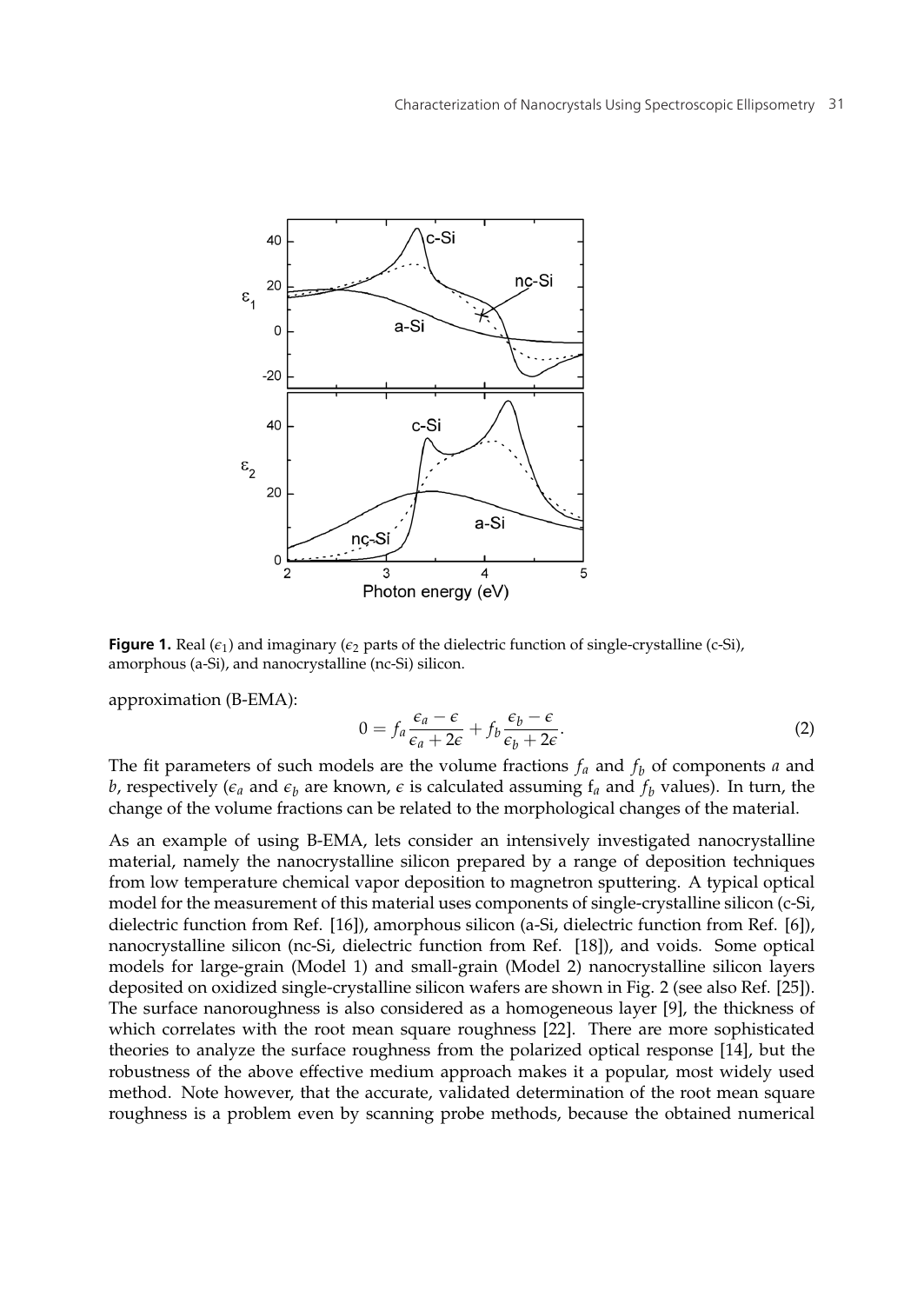#### 32 Nanocrystals – Synthesis, Characterization and Applications

value may strongly depend on the measurement configuration (e.g. the window size or the quality of the tip, [22]).



**Figure 2.** Some B-EMA models for nanocrystalline Si on c-Si with different expected grain sizes. Models 1 and 2 can be used for large and small grain sizes, respectively.

In Fig. 2 both the surface nanoroughness and the bulk layer properties are described by a combination of a-Si, c-Si, and voids or nc-Si, c-Si, and voids. The voids ratio serves as a density correction in the bulk layer, and it describes the character of the surface nanoroughness in the roughness layer. In many cases, the void ratio is fixed at 50 % due to a possible correlation with the thickness of the surface roughness layer. The model also contains the buried thermal oxide. The thickness of this oxide layer can also be determined in one fitting step together with the volume fractions of the components in the roughness and bulk nanocrystalline silicon layer, as well as their layer thicknesses.

For layers with smaller nanocrystals (several times 10 nanometers or below) the use of the nc-Si reference dielectric function [18] provides a better fit than using the conventional components of c-Si, a-Si, and voids. The volume fraction of the nc-Si component in the model is an indication of the crystallinity (Fig. 3). The higher the volume fraction of the nc-Si component, the smaller the grain size [25]. The sensitivity is revealed to be high, however, quantitative measurements verified by reference methods were not performed. Micrographs of transmission electron microscopy were available, but the technique of a reliable grain size analysis using image processing is missing.

There are a range of methods for the analytical representation of the dielectric function of semiconductors. A general empirical approach is to use a combination of Lorentz oscillators. This method allows the determination of the critical point energies and the layer thickness [13].

The critical point features can also be characterized by calculating the derivative of the dielectric function [7]. Using this approach the broadening of the critical point features can especially well be characterized. In turn, the grain size can indirectly be measured, because the broadening is proportional to the electron scattering at the grain boundaries, i.e. the amount of grain boundaries is measured.

The generalized oscillator model applies a standard analytical equation for all types of critical points [11]. The dimensionality of the critical point can be adjusted by a parameter of the model.

Another general approach for the parameterization of the critical point features of the dielectric function is the generalized critical point model suggested by B. Johs et al. [19]. In this model the dielectric function around the critical point is described by four Gaussian-broadened polynomials. A detailed description can be found in Ref. [12].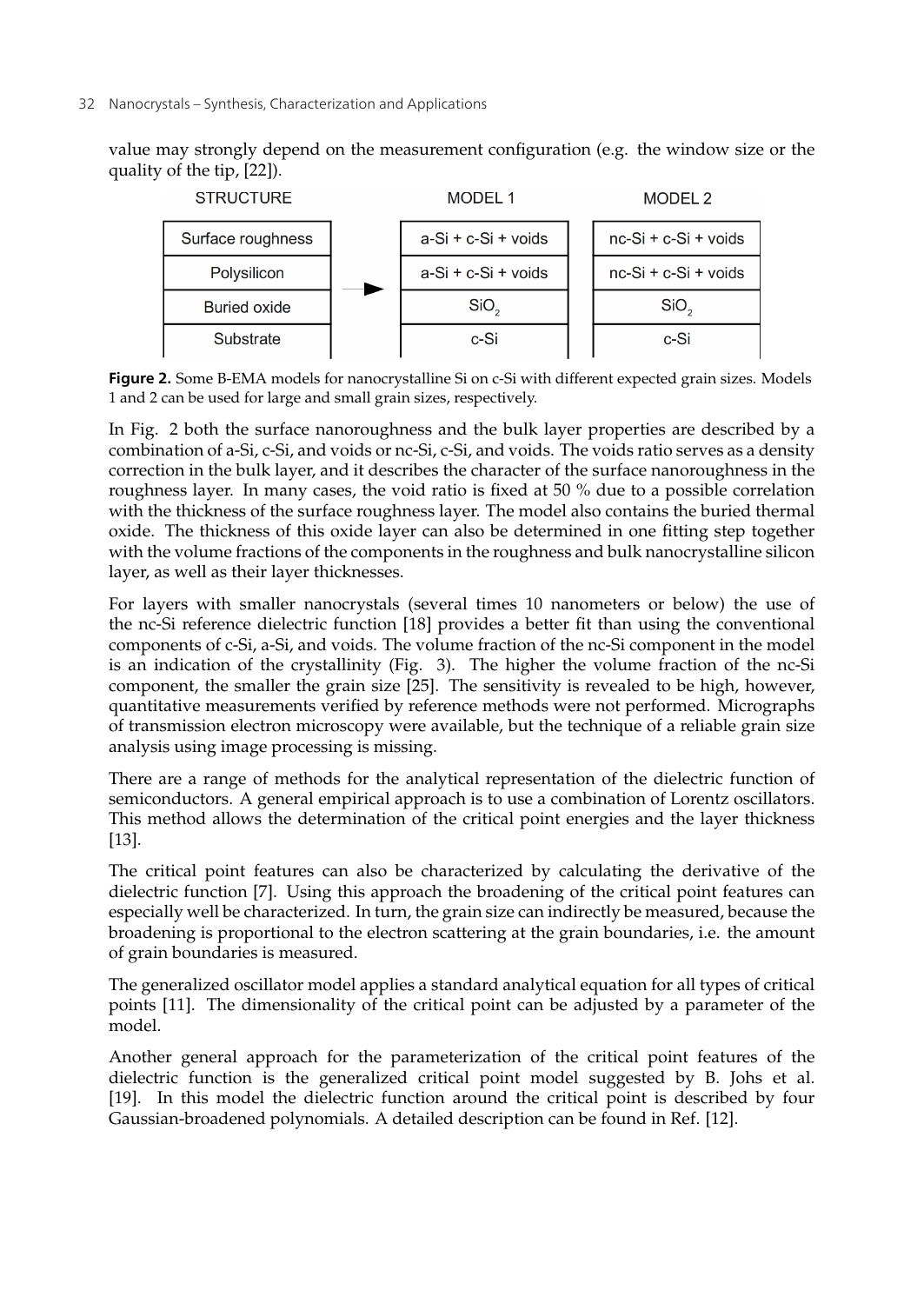

**Figure 3.** c-Si and nc-Si volume fractions as functions of the deposition temperature. The grain size increases with increasing temperature. Reprinted with permission from Journal of Applied Physics 87, P. Petrik, Ellipsometric study of polycrystalline silicon films prepared by low-pressure chemical vapor deposition, 1734 (2000). Copyright 2000, American Institute of Physics.

A special parameterization has been developed by S. Adachi. This model dielectric function describes each critical point with a specific analytical equation depending on the type of the critical point [1, 26]. As a result, one has a set of Kramers-Kroenig-consistent analytical equations, with each equation describing an oscillator. The superposition of all the fitted oscillators results in the final dielectric function as shown in Fig. 4. It is also shown that the effective medium approximation using the combination of c-Si and a-Si as described above doesn't allow an acceptable fit (short-dashed line). Although the number of parameters to fit is large, there are a lot of possibilities to couple or fix non-sensitive parameters [23].

The most important properties of the nanocrystal layers that can be measured by ellipsometry are the layer thickness and the grain size (Table 1). The crystallinity can be defined for ellipsometry as the "position" of the dielectric function between that of the single-crystalline and the amorphous ones. In terms of effective medium theory this can be defined as the c-Si to a-Si ratio of the model components. The density is also a parameter that can be expressed compared to a reference value. Staying at the above example the model "c-Si +  $a-Si + void$ " compares the density to the purely "c-Si + a-Si" case.

Additional to the above parameters a range of thin film-related parameters can be determined. Most important may be the vertical inhomogeneity and the interface quality. Using ellipsometry it can sensitively be checked whether the layer is of optical quality.

#### **4. Applications**

The range of ellipsometric applications for nanocrystals is very large. The most important applications comprise semiconductor nanocrystals, with silicon still being the number one.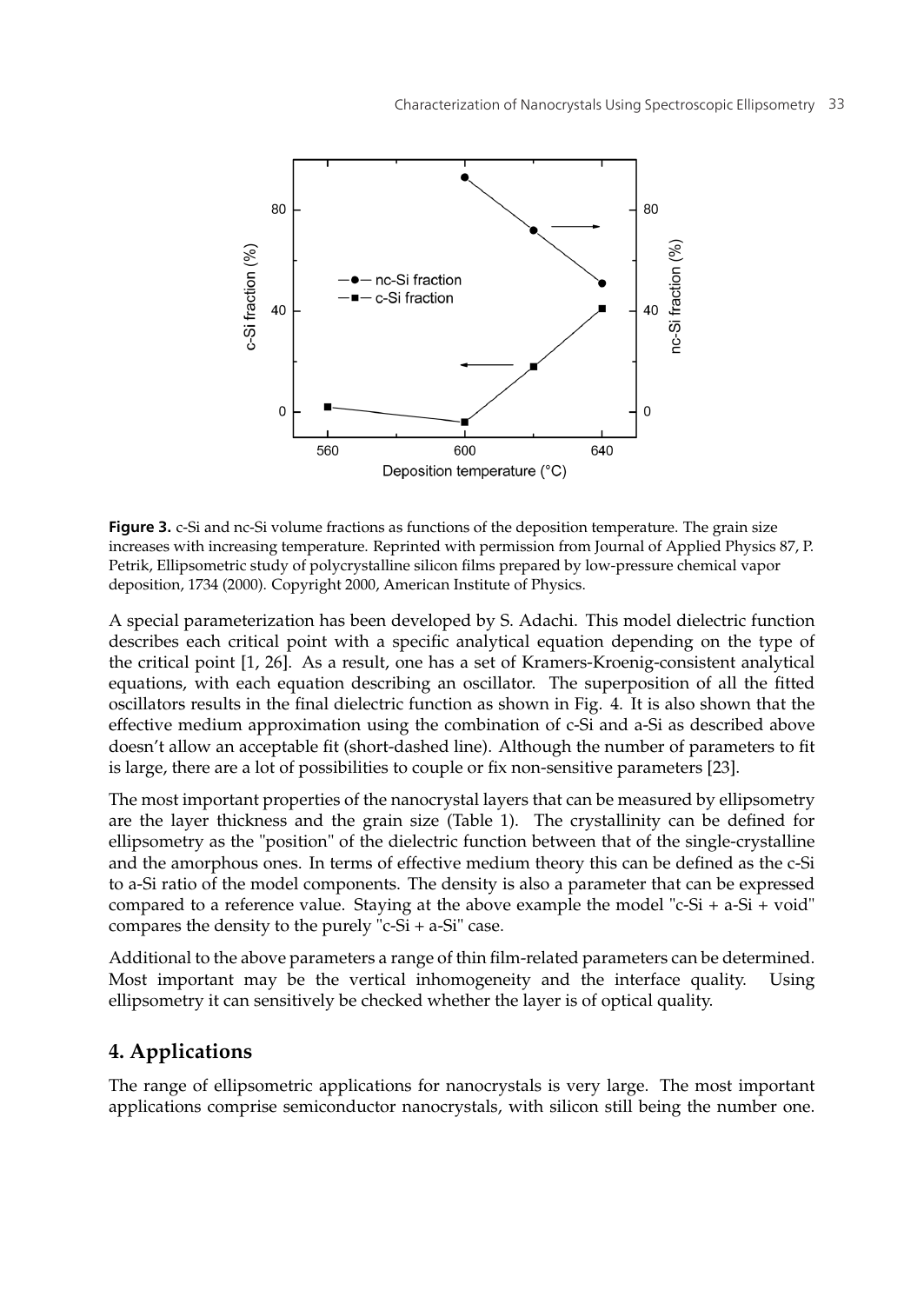

Figure 4. Oscillators of the model dielectric function of S. Adachi (numbered solid lines) fitted to the reference dielectric function of a fine-grained polycrystalline silicon (nc-Si). The long-dashed line is the single-crystalline silicon (c-Si) reference. The short-dashed line shows the fit using the effective medium approximation described above with the components of c-Si and a-Si.

In this section some relevant applications known to the author are selected, with no claim to completeness.

The correlation between the grain size and the broadening of the dielectric function at the  $E_1$  critical point was revealed by H. V. Nguyen and R. W. Collins in an in situ study during plasma enhanced chemical vapor deposition [21]. The grain size was determined from the layer thickness assuming a three-dimensional, isolated particle growth. It was shown that the theoretically predicted relationship that the broadening is proportional to 1/*d*, where *d* denotes the grain size, holds for the investigated nanocrystals (Fig. 5). Furthermore, the extrapolation of  $d \to \infty$  results in the expected broadening value of the single-crystalline silicon, which suggests that this behavior is valid for smaller crystals as well. It is important to note that the investigated thickness range of 20-25 nm was large enough to neglect the shift of the critical point energy due to the quantum confinement.

G. F. Feng and R. Zallen [13] used Raman spectroscopy to verify the linearity between broadening and reciprocal grain size (Fig. 6) on nanocrystals created by ion implantation in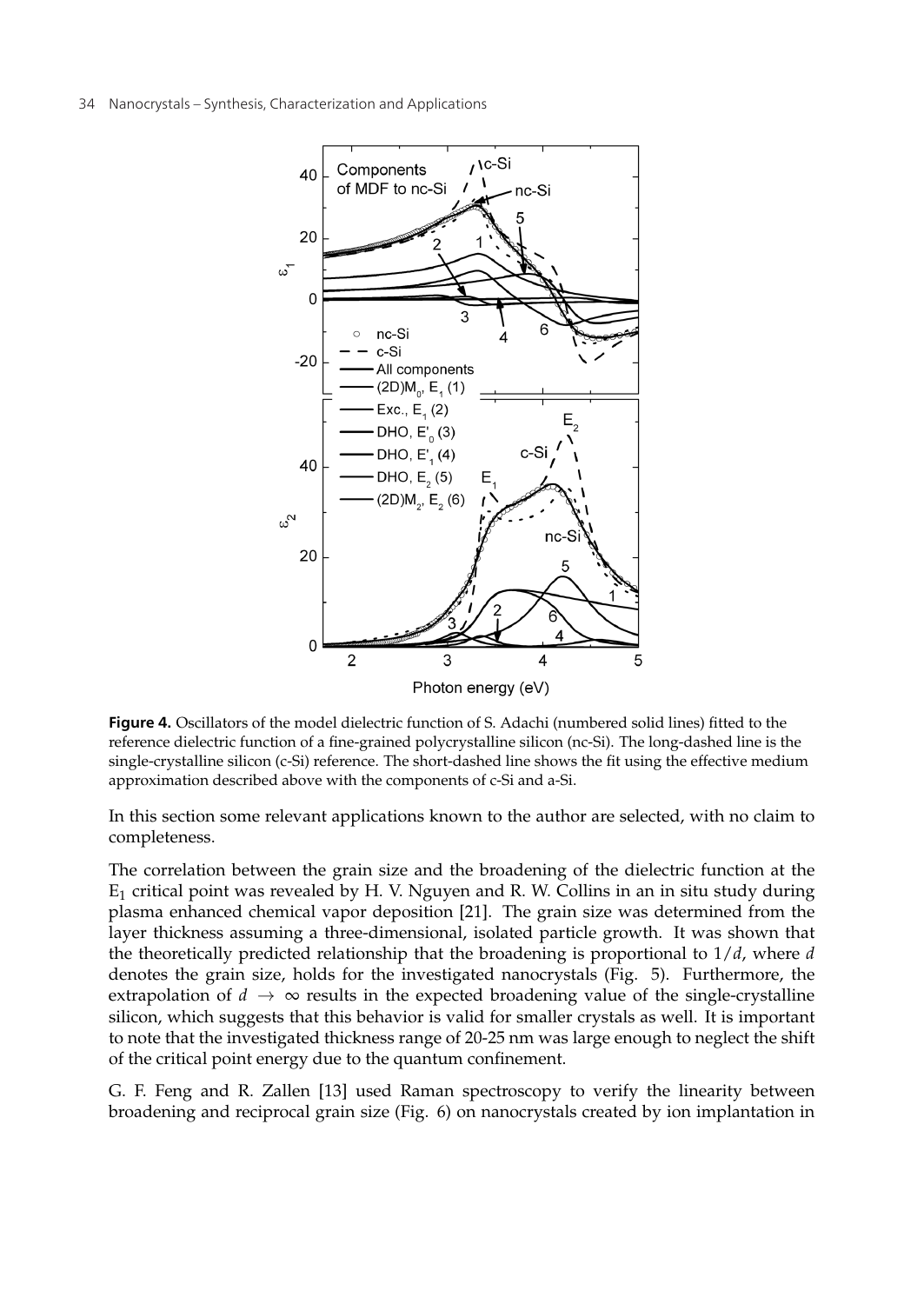| Property              | <b>Notes</b>                           |
|-----------------------|----------------------------------------|
| Grain size            | Sub-nanometer sensitivity              |
|                       | Indirect: "calibration" needed         |
| Crystallinity         | Amount of grain boundaries             |
|                       | In case of one-phase layers            |
|                       | indicative to grain size               |
| Layer thickness       | Sub-nanometer sensitivity              |
|                       | Also in multi-layers                   |
| Density               | Compared to the reference materials    |
|                       | used in the model                      |
| Inhomogeneity         | Both vertical and lateral              |
| Interface quality     | Whether one needs an additional        |
|                       | transition layer to achieve a good fit |
| Surface nanoroughness | As a homogeneous roughness layer       |
|                       | or using more sophisticated methods    |
| Shape of crystals     | In principle possible                  |
|                       | using anisotropy and B-EMA screening   |

Table 1. Properties of nanocrystal layers that can be measured by ellipsometry.



**Figure 5.** Broadening of the dielectric function at the *<sup>E</sup>*<sup>1</sup> critical point energy for grain sizes of *<sup>d</sup>* measured during layer growth. Reprinted from Physical Review B 47, H. V. Nguyen and R. V. Collins, Finite-size effects on the optical functions of silicon microcrystallites: A real-time spectroscopic ellipsometry study, 1911 (1993). Copyright 1993, American Physical Society.

GaAs in the size range of 5-50 nm. A good linearity was found for all investigated critical point energies. This example also proves that the sensitivity is high enough, and the quantitative determination of the grain size is possible by validation using a reference method.

A further example of a nanocrystalline structure is porous silicon prepared by electrochemical etching. After etching, the sample has a well-defined nanostructure depending on the etching conditions. The size of the remaining nanocrystals strongly depends on the doping level of the substrate. In the study of P. Petrik et al. [23] substrates with different B-doping were used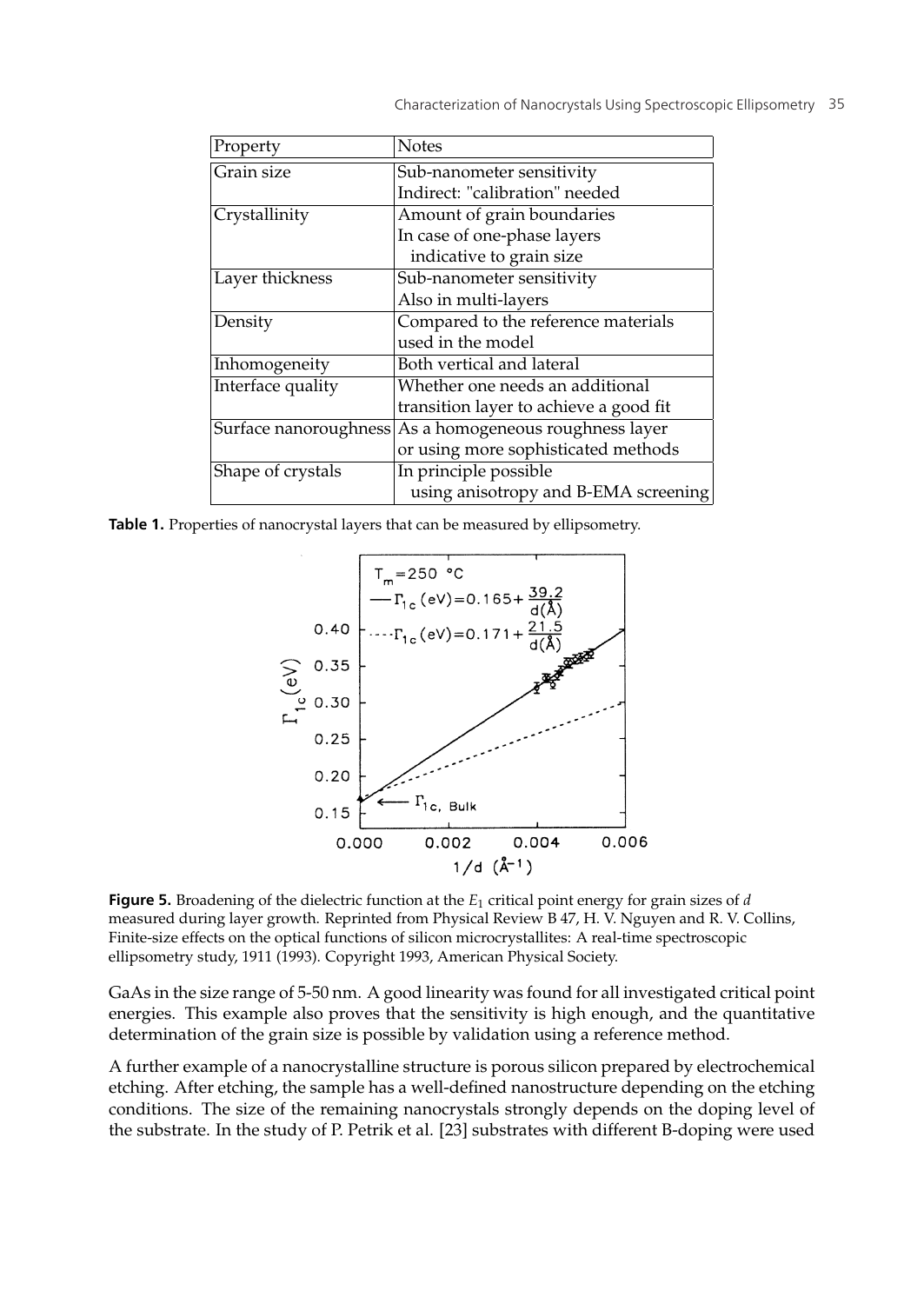

**Figure 6.** Broadening of the dielectric function at different critical points as a function of the reciprocal crystallite size in ion implanted GaAs. Reprinted from Physical Review B 40, G. F. Feng and R. Zallen, Optical properties of ion-impanted GaAs: The observation of finite-size effects in GaAs microcrystals, 1064 (1989). Copyright 1989, American Physical Society.B

to achieve substrate resistivities from 0.01 to 0.09 Ωcm and nanocrystal sizes from 3 to 12 nm. In case of porous silicon the use of proper optical models is of crucial importance, because the layers are usually vertically non-uniform. In this study the dielectric function of the porous silicon layers were analyzed using the model dielectric function of S. Adachi described above. The fitted broadening parameters of the model are plotted as a function of the grain size in Fig. 7. Similar to the above cases, a more or less systematic behavior was found also in this study, especially for the  $E_1$  critical point  $(\Gamma_1)$ . The reason is that the porous silicon layers are vertically inhomogeneous, and the information depth (in c-Si) at the  $E_1$  and  $E_2$  critical point energies are about 30 and 10 nm, respectively. So  $\Gamma_2$  is very sensitive to surface deteriorations. The dependence on the layer thickness is also due to the vertical gradient in the nanostructure.

Chemical vapor deposition combined with oxidation was used to prepare nanocrystal layers with well-defined grain sizes [20]. The thin nanocrystal films were deposited on quarz substrates, and the nanocrystal size was set by the layer thickness and the time of the oxidation process, with nanocrystal sizes verified by electron microscopy and X-ray diffraction. For the analysis of the nanocrystal layers the above mentioned effective medium approximation could successfully be applied using a combination of nc-Si, c-Si, and  $SiO<sub>2</sub>$  reference dielectric functions [2]. It was shown that the nanocrystallinity defined by  $f_{nc-Si}/(f_{c-Si} + f_{nc-Si})$ , where  $f$  denotes the fitted volume fractions of the components (see equation 2), correlates well with the nanocrystal size determined by the layer thickness (see Fig. 8). This example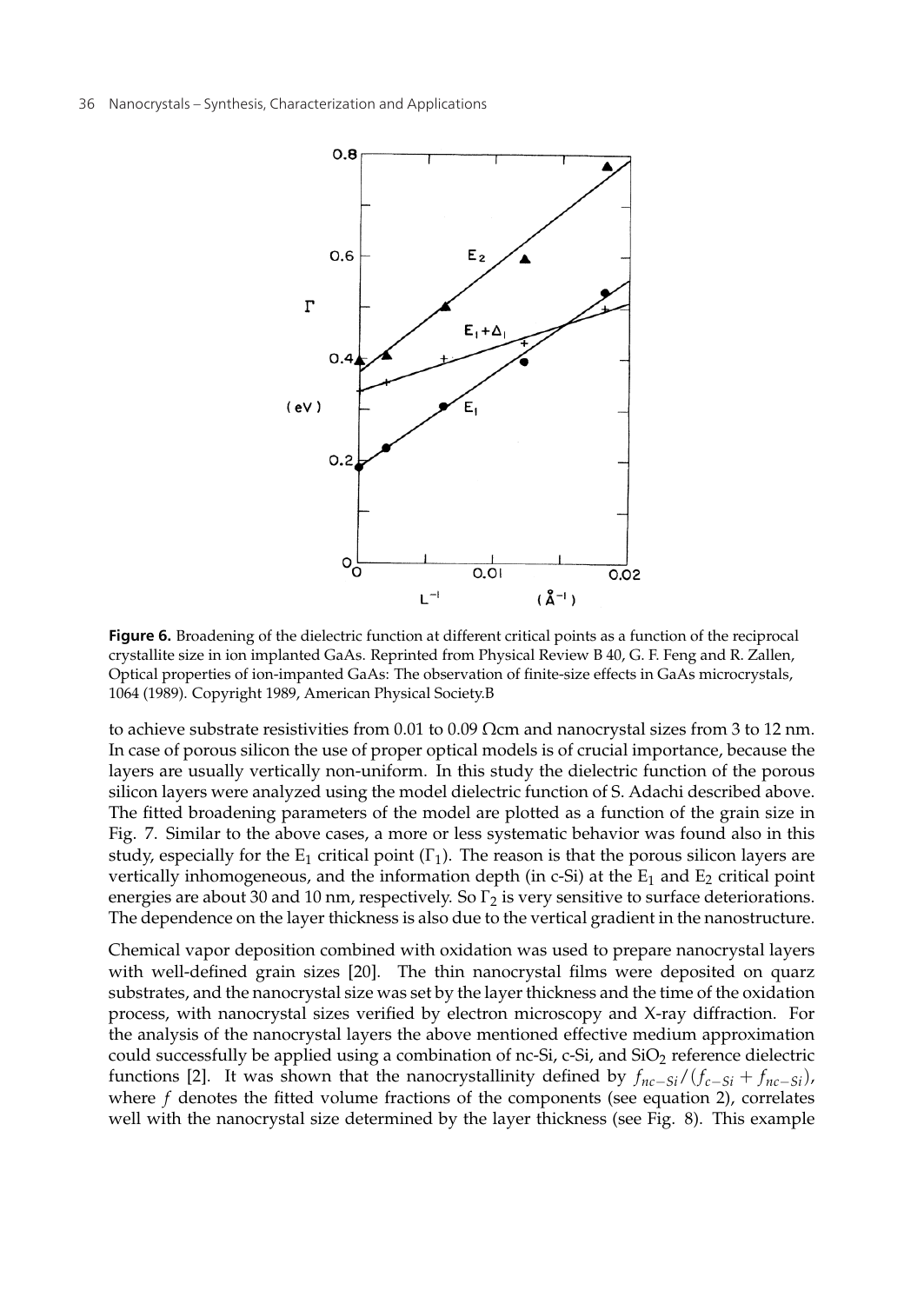

**Figure 7.** Broadening values measured using the model dielectric function of S. Adachi for different grain sizes  $(d_{NC})$ . The numbers at the measured points show the thicknesses of the measured layers. Reprinted from Journal of Applied Physics 105, P. Petrik et al., Nanocrystal characterization by ellipsometry in porous silicon using model dielectric function, 024908 (2009). Copyright 2009, American Institute of Physics.

also shows that the nanocrystal size can sensitively (though indirectly) be measured by this optical technique.

The importance of an optical technique is not only the speed and sensitivity, but also the in situ capability. Using special beam-guiding techniques the ellipsometric measurement can even be made in a vertical furnace through the base plate (i.e. without modifying the furnace walls) [24]. The performance of current computers allows a real time evaluation of the process, providing the layer thicknesses and the information on the morphology. Fig. 9 shows the results of an in situ measurement made in a vertical furnace during crystallization of a deposited amorphous layer. The thickness of the amorphous silicon layer was about 40 nm, deposited on a thermally oxidized (10 nm oxide) silicon wafer. Accordingly, the optical model consists of a single-crystalline silicon substrate, a buried  $SiO<sub>2</sub>$  layer (with a thermal SiO<sub>2</sub> reference dielectric function), an initially amorphous silicon layer described by the a-Si reference, and an  $SiO<sub>2</sub>$  surface oxide layer. The surface roughness could be neglected for the deposited amorphous silicon layer. During annealing crystals are formed in the amorphous silicon layer. This can be followed by a simple effective medium combination of components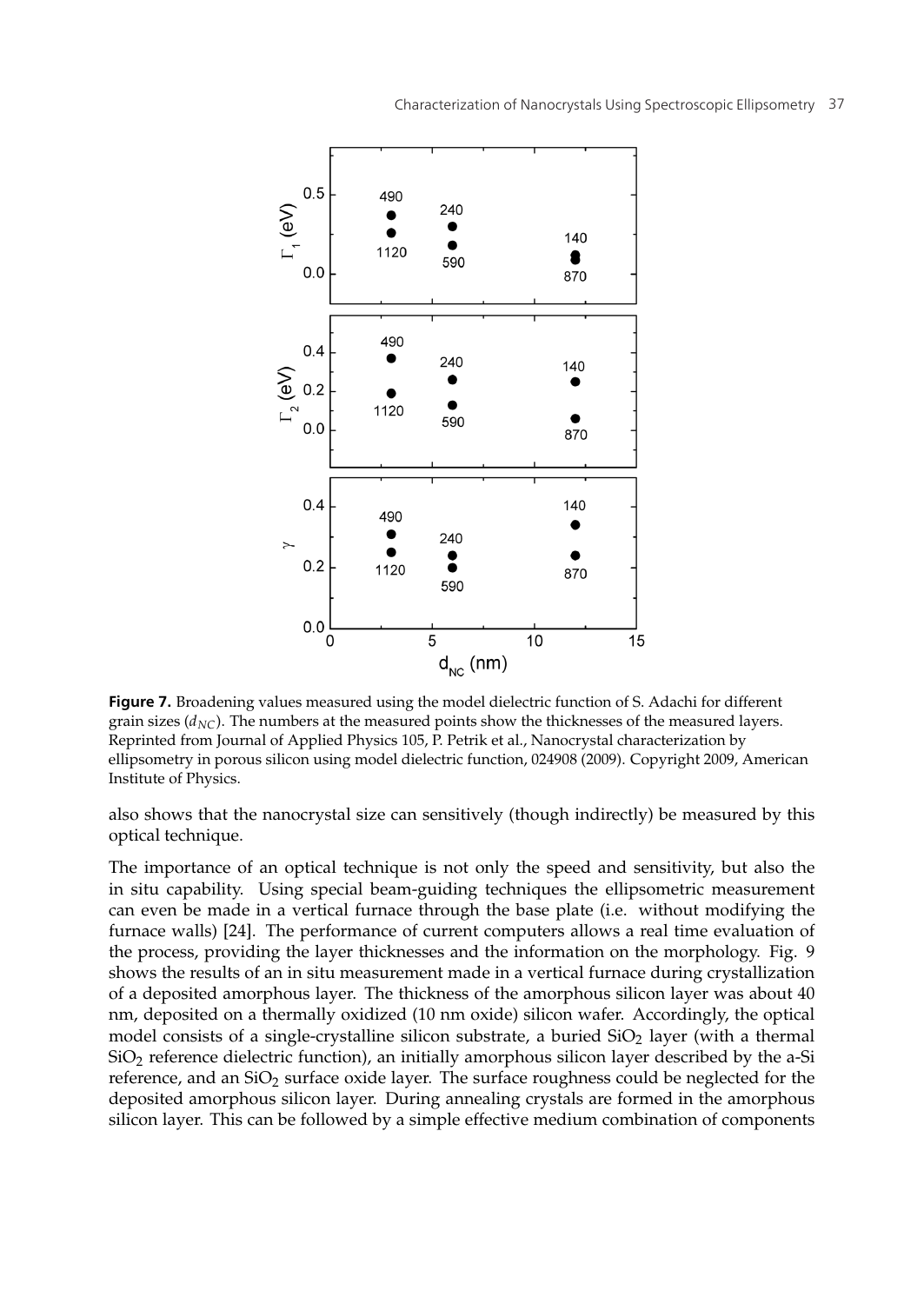38 Nanocrystals – Synthesis, Characterization and Applications



**Figure 8.** Nanocrystallinity as a function of the thickness of nanocrystal films prepared by chemical vapor deposition and oxidation of quartz substrates. Reprinted from Mater. Res. Soc. Symp. Proc. 1321, E. Agocs et al., Optical characterization using ellipsometry of si nanocrystal thin layers embedded in silicon oxide, DOI: 10.1557/opl.2011.949. Copyright 2011, Cambridge University Press.

a-Si and c-Si, as described above. The increasing volume fraction of c-Si represents the process of crystallization during annealing (see Fig. 9).



**Figure 9.** Fitted volume fraction of crystalline silicon in the effective medium model as a function of annealing time. Reprinted from Thin Solid Films 364, P. Petrik et al, In situ spectroscopic ellipsometry for the characterization of polysilicon formation inside a vertical furnace, 150 (2000). Copyright 2000, with permission from Elsevier.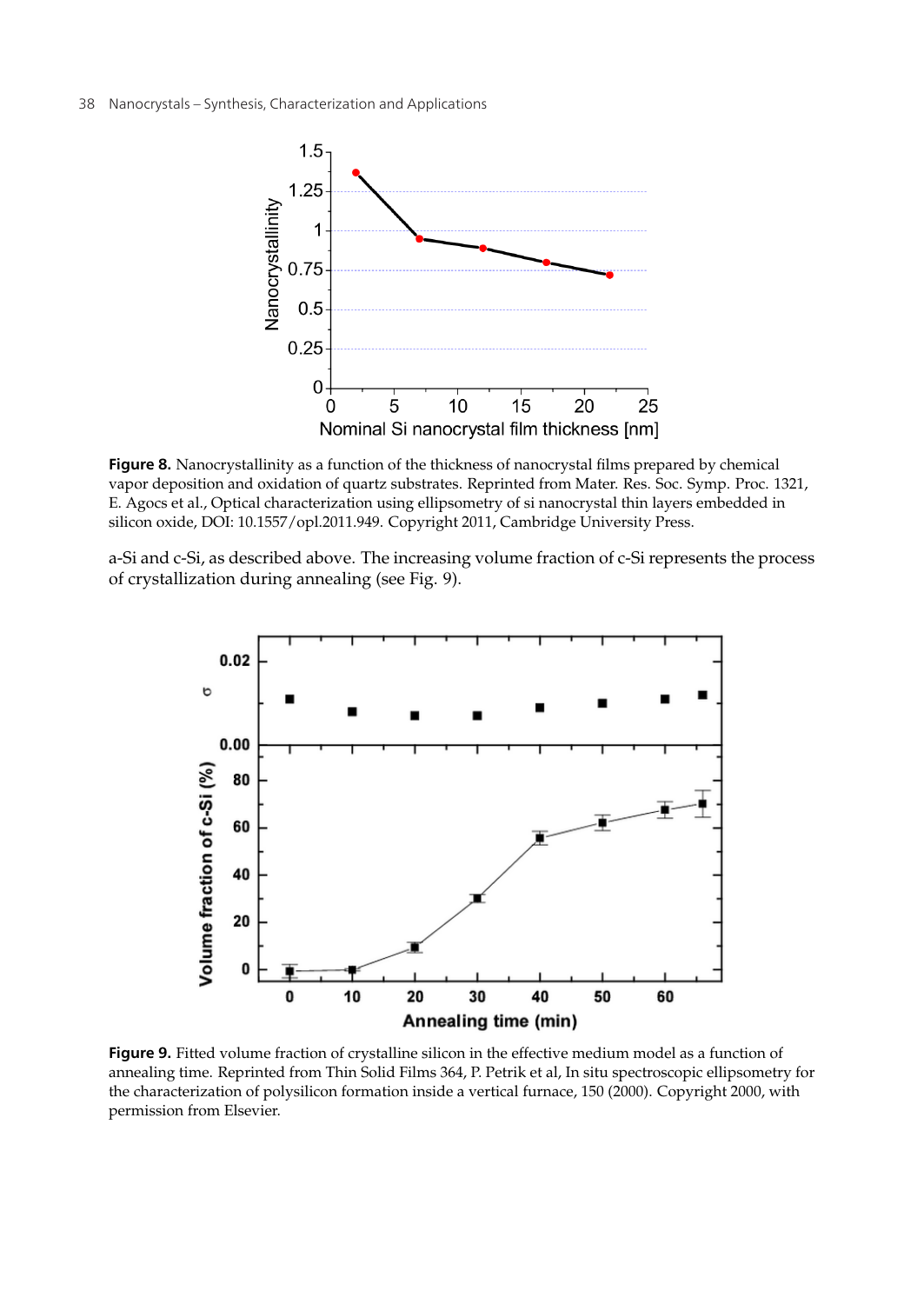### **5. Conclusions**

The capability of measuring the change of phase by the reflection of polarized light on a surface or layer structure allows a typical sensitivity of less than one nanometer for the layer thickness and  $10^{-3} - 10^{-4}$  for the refractive index. These capabilities together with a spectroscopic use in the photon energy range of the characteristic interband transitions makes the method applicable for an accurate determination of nanocrystal properties especially for Si, but also for wide band gap semiconductors using an extension into the deep UV spectral range. The sensitivity is high down to the smallest nanocrystal sizes. The requirement for an accurate nanocrystal measurement is a layered form with optical quality interfaces. The thickness, homogeneity and interface qualities of the layers can be measured directly, whereas the properties related to the nanocrystal structure (like the crystallinity, the nanocrystal size or the density of the layer) can be obtained indirectly using proper optical models and "calibration" by reference methods.

## **Author details**

#### Peter Petrik

*Institute for Technical Physics and Materials Science (MFA), Research Centre for Natural Sciences, Konkoly Thege u. 29-33, 1121 Budapest, Hungary*

## **6. References**

- [1] Adachi, S. [1988]. Model dielectric constants of si and ge, *Phys. Rev. B* 38: 12966.
- [2] Agocs, E., Petrik, P., Fried, M. & Nassiopoulou, A. G. [2011]. Optical characterization using ellipsometry of si nanocrystal thin layers embedded in silicon oxide, *Mater. Res. Soc. Symp. Proc.* 1321: DOI: 10.1557/opl.2011.949.
- [3] Aspnes, D. E. [1975]. Extended spectroscopy with high-resolution scanning ellipsometry, *Physical Review B* 12: 4008.
- [4] Aspnes, D. E. [1981]. Studies of surface, thin film and interface properties by automatic spectroscopic ellipsometry, *SPIE Proc.* 276: 312.
- [5] Aspnes, D. E. [1982]. Optical properties of thin films, *Thin Solid Films* 89: 249.
- [6] Aspnes, D. E. [1985]. The accurate determination of optical properties by ellipsometry, *in* E. D. Palik (ed.), *Handbook of Optical Constants of Solids*, Academic Press, New York.
- [7] Aspnes, D. E., Kelso, S., Olson, C. & Lynch, D. [1982]. *Phys. Rev. Lett.* 48: 1863.
- [8] Aspnes, D. E. & Studna, A. A. [1978]. Methods for drift stabilization and photomiltiplier linearization for photometric ellipsometers and polarimeters, *Review of Scientific Instruments* 49: 291.
- [9] Aspnes, D. E., Theeten, J. B. & Hottier, F. [1979]. Investigation of effective-medium models of microscopic surface roughness by spectroscopic ellipsometry, *Phys. Rev. B* 20: 3292.
- [10] Bruggeman, D. A. G. [1935]. Berechnung verschiedener physikalischer konstanten von heterogenen substanzen i. dielektrizitätskonstanten und leitfähigkeiten der mischkörper aus isotropen substanzen, *Ann. Phys. (Lepzig)* 24: 636.
- [11] Cardona, M. [1969]. Modulation spectroscopy, *in* F. Seitz, D. Turnbull & H. Ehrenreich (eds), *Solid State Physics*, Academic Press, New York.
- [12] Collins, R. W. & Ferlauto, A. S. [2005]. Optical physics of materials, *in* E. G. Irene & H. G. Tomkins (eds), *Handbook of ellipsometry*, William Andrew, Norwich, NY.